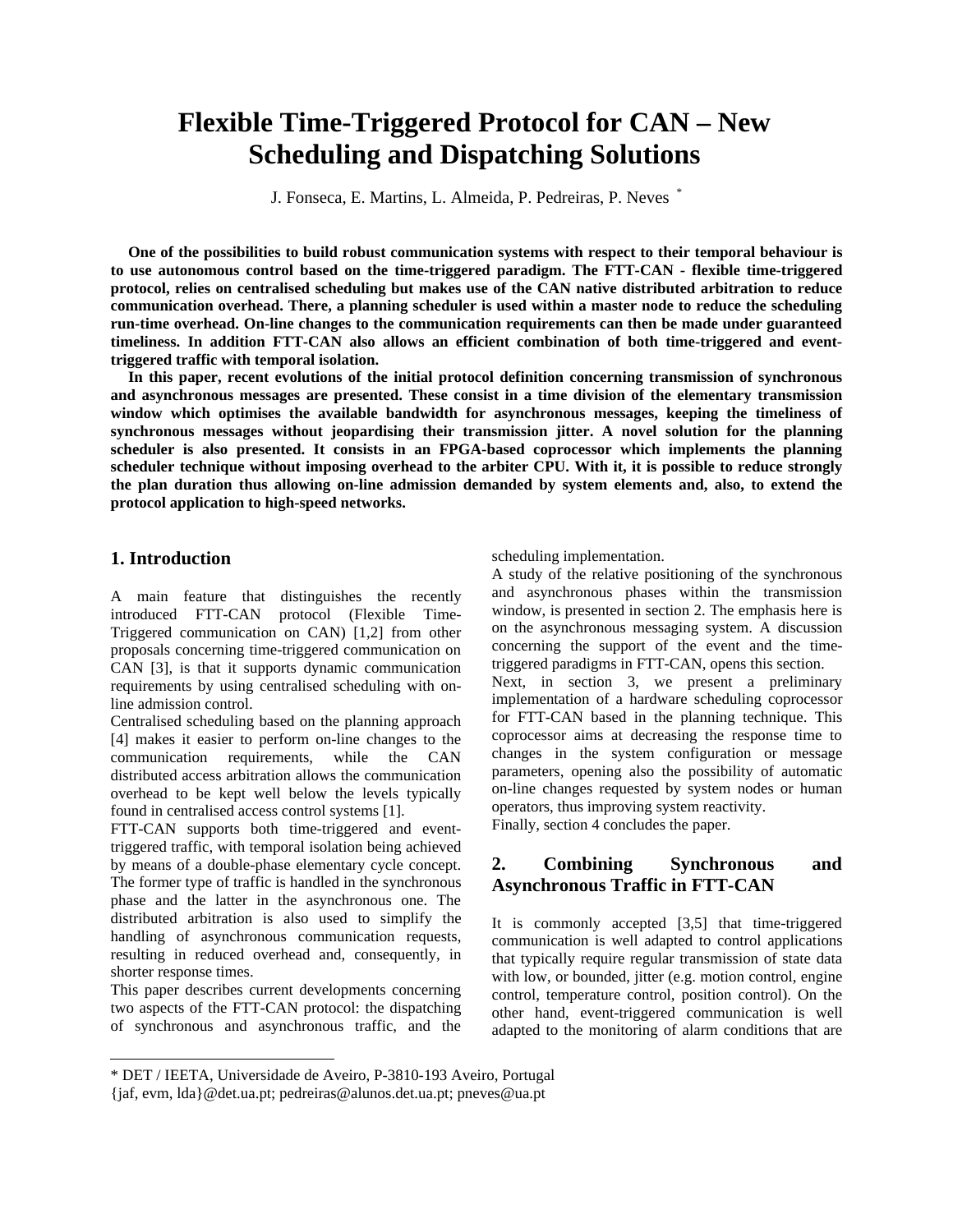supposed to occur sporadically and seldomly, and also to support asynchronous non-real-time traffic e.g. for global system management.

However, many applications do require simultaneous support for cyclic transmission of state data, sporadic transmission of alarms as well as of non-real-time data for system management. Hence, a combination of both paradigms in order to share their advantages seems desirable, particularly if it is possible to enforce a temporal isolation of both sorts of traffic. Otherwise, the event-triggered traffic would spoil the properties of the time-triggered one. With such combination it is then possible to use a time-triggered approach to manage the periodic real-time traffic with controlled jitter and with high efficiency under worst-case requirements. Simultaneously, a portion of the network bandwidth is kept available for sporadic event-triggered traffic, either real-time (e.g. alarms) as well as non-real-time (e.g. online management and reconfiguration).

A typical solution enforcing temporal isolation between the two sorts of traffic, is to use the elementary cycle concept, i.e. a fixed duration window composed of two phases, one for each sort of traffic (e.g. discussed by Raja and Noubir [6]). The bus time is slotted in elementary cycles resulting in an alternate sequence of time-triggered and event-triggered phases. The maximum duration of each phase can be tailored to suit the needs of a particular application. If each sort of traffic is forced to remain within the respective phase then, temporal isolation is guaranteed. This concept is used, for example, in the WorldFIP fieldbus [7]. However, since this fieldbus uses a MAC protocol based on centralised arbitration, the handling of eventtriggered (aperiodic) traffic is rather inefficient requiring a considerable amount of bandwidth to allow the master node (arbitrator) to become aware of aperiodic requests. In the Foundation Fieldbus [8], one of the 8 profiles of the new international fieldbus standard, a somewhat similar scheme is used. Instead of an elementary cycle, a particular node known as Link Active Scheduler contains the schedule for the timetriggered traffic. This node grants the other nodes, Link Masters, the permission to control the bus and transmit event-triggered messages during precise time windows, only, that do not overlap with the time used by the timetriggered messages. In many other fieldbus systems,



**Fig. 1.** EC Trigger Message data contents.

that do not use the elementary cycle concept, it is still possible to specify cyclic time-triggered data exchanges but with no temporal isolation from the event-triggered traffic, e.g. PROFIBUS [7], CAL [9], DeviceNet [10].

#### **2.1- FTT-CAN Asynchronous Messaging System**

In FTT-CAN a particular node, the master, generates a periodic message used to synchronize all other nodes in the network. The transmission of this message represents the start of one elementary cycle (EC) and is known as *EC trigger message*. The EC duration is fixed and set at pre-run-time. Within each EC, the protocol supports two types of traffic, synchronous and asynchronous. The former one is time-triggered and its temporal properties (i.e. period, deadline and relative phasing) are represented as integer multiples of the EC duration. The EC trigger message, in its data field, conveys the identification of the synchronous messages that must be transmitted by the producer nodes in that EC. The nodes that identify themselves as producers by scanning a local table containing the messages to be produced / consumed, transmit the respective synchronous messages in the synchronous phase of that EC (fig. 1). Collisions on bus access are resolved by the native distributed MAC protocol of CAN. The synchronous traffic is transmitted autonomously by the synchronous messaging system (SMS).

The FTT-CAN protocol also supports asynchronous traffic for event-triggered communication with external control. This sort of traffic is transmitted during the periods of the EC not used by the synchronous messages. However, depending on how the desired temporal isolation between these two sorts of traffic is enforced, the asynchronous messaging system (AMS) can operate in one of two modes. In *controlled mode* any asynchronous message is transmitted only if it is guaranteed not to interfere with the timeliness of the EC trigger message or of the synchronous messages. In this mode each station that produces asynchronous messages is allowed to transmit them only if there is enough bus-time left within the asynchronous window. This enforces a strict temporal isolation between synchronous and asynchronous traffic. On the other hand, two negative aspects can be identified, the insertion of bus idle-time when asynchronous messages do not fit in the respective window and the need to force all the nodes in the system to follow the synchronisation imposed by the EC trigger message in order to determine the exact duration of each phase in each EC.

In *uncontrolled mode,* stations wishing to transmit asynchronous messages can try to do it as soon as they receive the respective requests from the application. There is no need to synchronise with the EC trigger message and thus, even stations not engaged in the FTT-CAN protocol can coexist in the system and send asynchronous messages. Although these messages may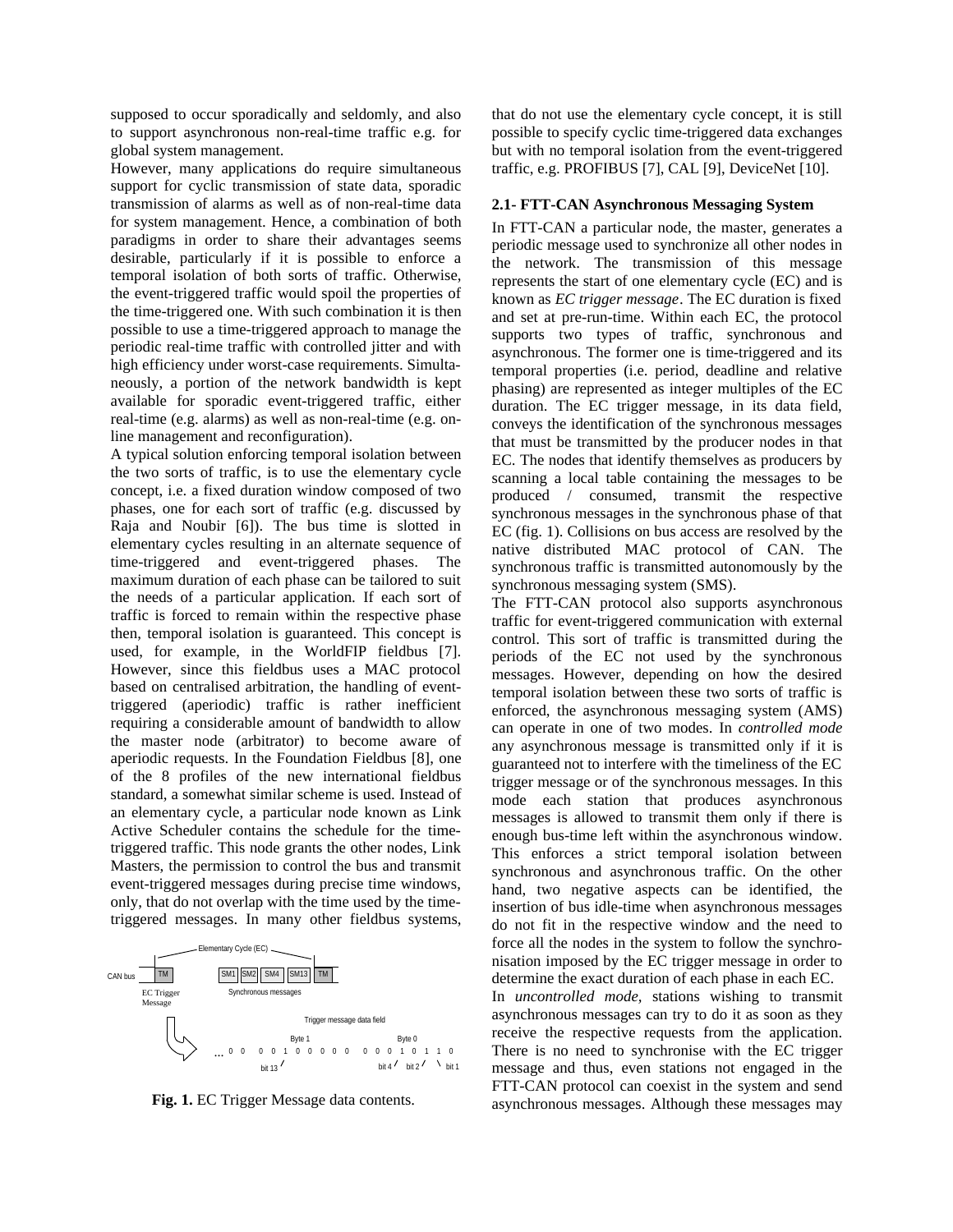

c) Sync phase scheduled as late as possible

**Fig. 2.** Arrangement of sync/async phases within the EC.

now cause a certain blocking to the transmission of synchronous ones, such blocking can be upper bounded by using a proper choice of identifiers.

In FTT-CAN the message identifier range is divided in two parts. Higher priority identifiers are assigned to synchronous messages while lower priority identifiers are assigned to the asynchronous ones. In particular, the EC trigger message is assigned the highest priority identifier. Therefore, each group of consecutive synchronous messages, i.e., transmitted without releasing the bus arbitration process, can suffer blocking by, at most, one asynchronous message.

The advantages of this mode are twofold. Firstly, FTT-CAN can be installed in an existing system while keeping some of the legacy nodes not engaged in the new protocol. Secondly, under uncontrolled mode there is no inserted idle-time as in controlled mode, thus allowing for higher bus utilisation.

The price to pay is a bounded degradation of the synchronous and trigger message timings, i.e. increased jitter. How much is this degradation depends strongly on the particular bus controllers used. For example, when Full-CAN controllers (with multiple transmission buffers) are used, all the synchronous messages scheduled for one EC are transmitted without any intermediate blocking (at most one blocking in the beginning). On the other hand, if Basic-CAN controllers (with a single transmission buffer) are used,

then, each time a node produces more than one synchronous message in the same EC there may be extra blockings. In this case, the controlled mode might be more appropriate. Tindel *et al.* [11] clearly show the difference between these two types of controllers in terms of real-time performance.

In this paper, either the use of Full-CAN controllers, or Basic-CAN but with each node producing at most one synchronous message, will be considered.

#### **2.2- Arranging Sync/Async Phases in the EC**

When implementing the FTT-CAN protocol, it is important to define how the synchronous and asynchronous phases will be combined within the EC. In preliminary experimental work, two different options have been considered: the synchronous phase starting right after the EC trigger message and starting after a fixed period of time called *scanning window* [1]. In this section, these options, plus a third one considering that synchronous messages are always transmitted at the end of the EC, are analysed and compared. These three situations are referred to as: synchronous phase scheduled as soon as possible, scheduled after a fixed period of time (scanning window), and scheduled as late as possible.

#### *Sync Phase Scheduled as Soon as Possible*

In this situation, the synchronous messages are produced as soon as they are identified by the producers, i.e. in the beginning of the EC, right after the trigger message (fig. 2-a). Notice, however, that before starting the transmission of any synchronous message all nodes require a certain time to scan their local tables and identify themselves as producers in that EC (appears as in fig. 2-a). This time can be small (relative to the transmission time of one message) when using powerful microprocessors, or it can be larger when low processing-power microcontrollers are used<sup>1</sup>. In any case, all nodes engaged in the protocol release the bus during this period of time . If there were asynchronous messages pending, at least one of them could gain access to the bus and eventually delay the start of transmission of the synchronous messages. Moreover, the amount of time varies with the relative position of each synchronous message in the local table. Hence, to enforce a strict temporal isolation between both types of traffic, as desired in the asynchronous controlled mode, asynchronous messages are released for transmission only after the synchronous phase is over. Notice that, in this case, the amount of bus-time is wasted, a situation that is particularly negative when

 $\overline{a}$ 

<sup>1</sup> In experiments with the 80C592 Philips controller (8051 based with Basic-CAN controller) clocked at 11MHz, was close to the transmission time of a 4-data bytes message (@125Kbit/s).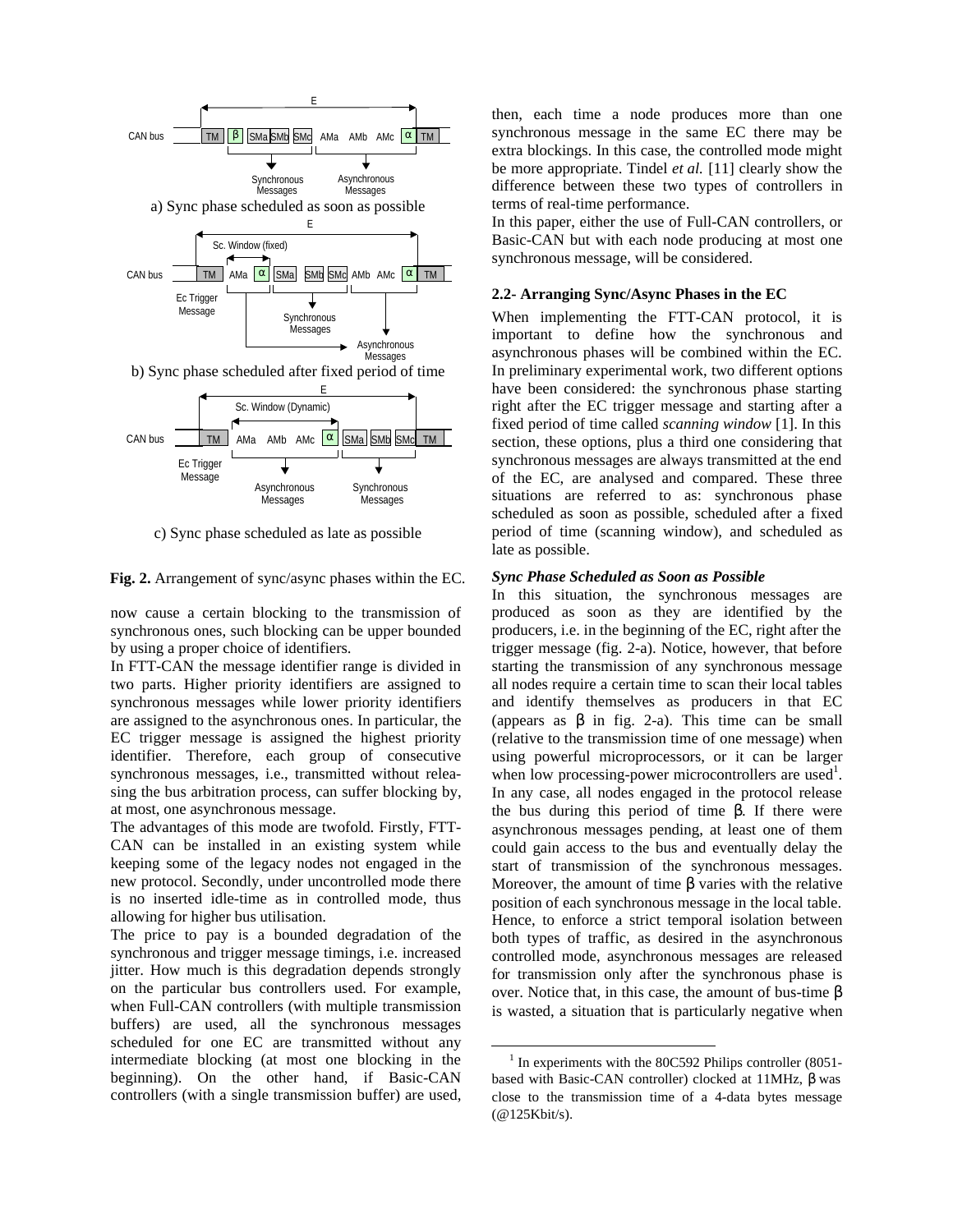using low processing-power microcontrollers. Furthermore, to strictly maintain the regularity of the EC trigger message, a variable amount of idle-time , upper bounded by the time to transmit one message, is inserted at the end of the asynchronous phase.

# *Sync Phase Scheduled After Fixed Period of Time*

In an attempt to make the time spent in scanning the local table ( ) usable by asynchronous traffic even under controlled mode, a *scanning window* of fixed duration was defined between the end of the trigger message and the start of the synchronous phase (fig. 2 b). The asynchronous phase is now divided in two parts, one corresponding to the scanning window and another one corresponding to the time left after the synchronous phase. In any of these parts, under controlled mode, messages are transmitted only if they can be guaranteed to fit in the respective windows. Otherwise, they are delayed to the following ECs. This corresponds to the insertion of idle-time ( ), in each part, to enforce the regularity of the trigger and synchronous messages.

# *Sync Phase Scheduled as Late as Possible*

This option, also referred to as *dynamic scanning window*, has the major advantage over the previous ones of maximising the time available to asynchronous messages within one EC and keeping it all together (fig. 2-c). Therefore, insertion of idle-time ( ) to enforce the timeliness of the synchronous messages is required at most once per EC, leading to a higher average capacity to handle asynchronous messages. This arrangement of the two phases can easily be accomplished by also using the EC trigger message to convey the duration of the asynchronous phase, e.g. using low order bits of the message identifier. This can be carried out with minimal extra run-time overhead.

Another interesting feature is that when a message transmission request is aborted because it does not fit in the current asynchronous window, it is delayed until the next EC. However, the request is resubmitted during the transmission of the trigger message of the next EC so that it re-enters arbitration in the very beginning of the next asynchronous window. This detail assures that there will be no further priority inversions whenever an asynchronous message is delayed from EC to EC until it is transmitted.

Furthermore, since the most regular edge of the synchronous phase, in terms of periodicity, is now the ending edge (near the next EC trigger message), the higher priority synchronous messages must be transmitted later within the respective phase in order to reduce jitter. This is achieved by assigning lower priority identifiers to higher priority synchronous messages (notice that the priority of the synchronous messages and the respective identifiers are different parameters [1]).

## *Choosing an Arrangement*

The three situations referred above were analysed concerning, particularly, their use under the asynchronous controlled mode. In such mode, scheduling the synchronous phase as late as possible seems to be more advantageous leading to a more efficient bus utilisation. This is particularly true when using low processingpower microcontrollers.

With uncontrolled mode the differences between those three situations are not so evident. In fact, in this case possible blockings caused by asynchronous messages are inevitable in any situation. Such blockings may occur if an asynchronous message is still being transmitted when the EC trigger message is released or when the synchronous window starts.

However, a previous study [12] showed that a worstcase response time analysis of the AMS is easier to carry out, and is more precise, when the block of synchronous and trigger messages is transmitted in a row, i.e. without preemption. This is achieved, only, when the synchronous phase is scheduled as late as possible. Therefore, this arrangement, with the asynchronous phase first, followed by the synchronous one, will be preferably considered in future developments of FTT-CAN.

# **3. Implementing the Planning Scheduler in Hardware**

As previously referred, scheduling of the time-triggered traffic is performed in FTT-CAN in a centralized way. The scheduler is an integral part of the SMS and runs in the master node generating the periodic EC trigger messages.

To meet the required level of operational flexibility, low overhead and timeliness guarantees, software-based schedulers are built following a dynamic table-based approach known as the *planning scheduler* [2].

In this section we describe our first experience in transferring this scheduling technique to a hardware implementation. The resulting coprocessor is described focusing on its functionality and interface with the master node CPU. Its internal architecture is briefly presented, together with some figures showing the feasibility of the proposed architecture.

# **3.1- Scheduling in FTT-CAN - The Planning Scheduler**

Message scheduling on a fieldbus can be done statically or dynamically. Table driven and priority-based approaches such as the ones in FIP and CAN respectively, fall in the category of static scheduling while dynamic scheduling can be done using planning based or best effort approaches. Although dynamic planning-based schedulers are not commonly found in current standard fieldbuses, recent work on the subject [4], has shown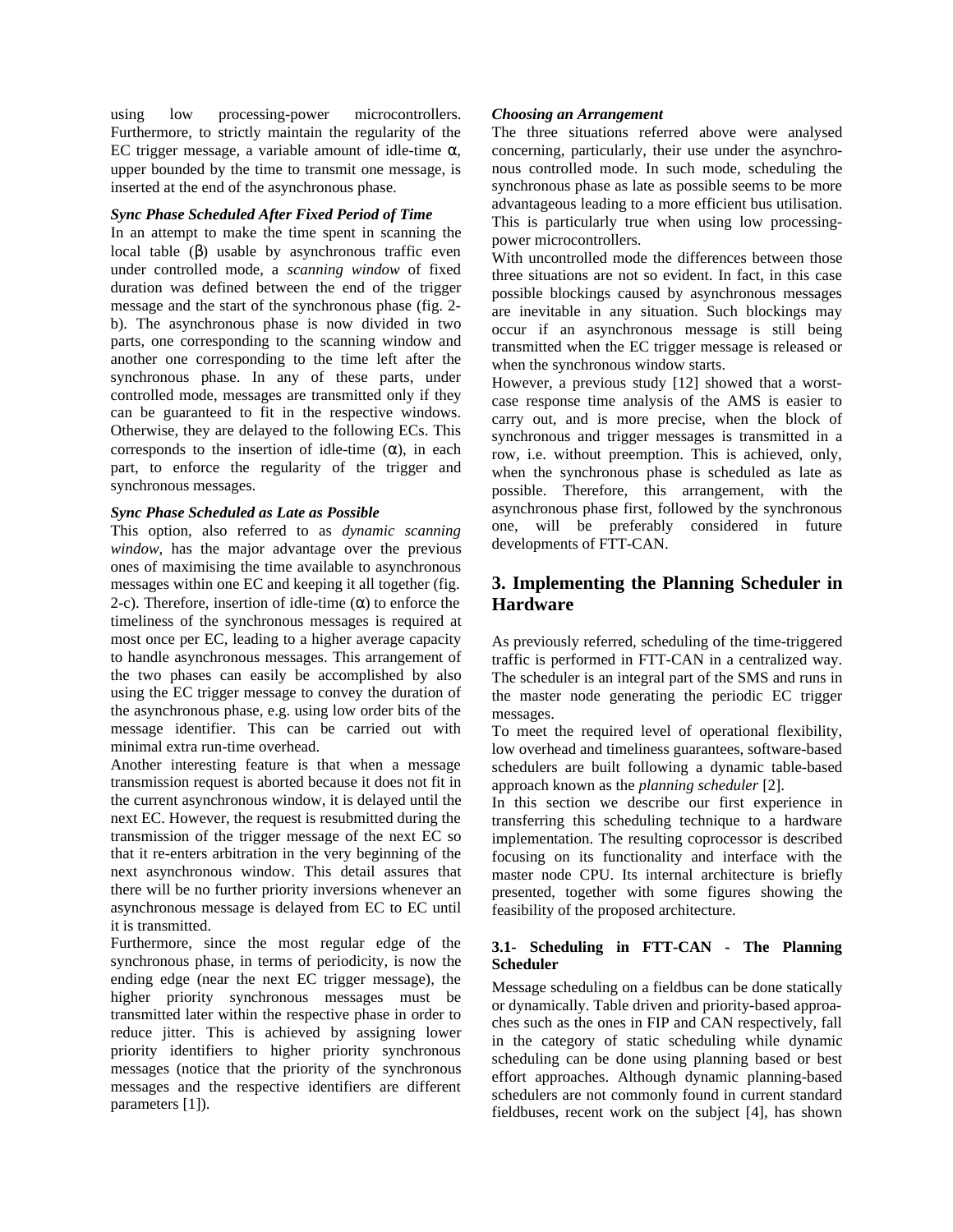

**Fig. 3.** The planning scheduler.

they could become a good compromise between the static and dynamic approaches.

The planning scheduler and an associated dispatcher can be implemented in fieldbus-based systems imposing an overhead compatible with the lowprocessing power microprocessors or microcontrollers used as typical nodes' CPUs. Also, it presents some degree of flexibility resulting from the possibility to change, from plan to plan, the message's set, adding or deleting messages or changing their parameters. The underlying concept is the reservation of resources into the future. So, when a new message is accepted, the additional bus bandwidth required is reserved. To do this, the scheduler builds static schedules for consecutive fixed duration periods of time called plans. The static schedules are called plan tables. The creation of a plan table is overlapped with the dispatching of the previous. In figure 3 the operation of the planning scheduler is illustrated. The dispatcher works with plan i, while the scheduler builds plan i+1.

Each plan includes a fixed number of ECs. Messages' periods are then restricted to an integer multiple of the EC time. Transmission time of the longest message is supposed to be less than the EC duration.

The simple mechanism of this scheduler reduces runtime overhead mainly because it is invoked fewer times. So, comparing with a dynamic scheduler, each time it is invoked, instead of determining the next message to be transmitted, only, it determines all the bus activity, for all the messages, for a certain period of time corresponding to the plan duration.

#### **3.2- Scheduling with a Dedicated Coprocessor**

#### *Motivation*

Experimental results [1] taken in a CAN-based system where the planning scheduler was implemented showed an exponential decrease of run-time overhead with the plan duration. Results have shown also that, for a typical EC duration of, say, 8.9ms, and 20-EC plans, the response time to a request of change in the message set is normally more than adequate when it comes from a human operator. Also, the response time can be reasonable for automatic changes during set-up or upgrade of the system. However, if more dynamic mechanisms are to be thought for the system operation, e.g., changing messages' periodicity to react to a bus overload or to adapt the sampling period of a distributed control system (operation following a QoS quality of service model), then the response time is clearly insufficient. To overcome this limitation the plan duration should be reduced. Adding to the increased runtime overhead caused by the reduction of the plan, the implementation of automatic procedures to allow on-line changes in the communication parameters will also require relevant processing power at the arbiter node CPU.

Apart from the obvious solution of simply adopting a much more powerful CPU to keep up with all this processing needs, another interesting possibility is to use dedicated hardware to offload the node CPU in the scheduling task. The repetitive nature of the scheduling process, the robustness required for the arbiter node and the desire to reduce strongly the response time to changes led to choose the hardware coprocessor as the first solution to explore. This option was reinforced by the fact that the planning technique makes very easy the exchange of data between the coprocessor and the arbiter CPU, even when the worst case execution time of the scheduling process is not completely determined. The output of the scheduler is, in this case, a list of messages to be produced during several ECs. Although other solutions such as a scheduling coprocessor based in another CPU are yet to be studied in the future, the use of dedicated hardware is presently a good and easy option namely due to the availability of support tools [13].

## *Related Work*

While virtually nothing has been reported on specialised hardware for message scheduling in fieldbuses, some recent papers have surfaced describing coprocessors aiming at improving the execution time and predictability of operating system functions.

The Real Time Unit (RTU) reported in [14] is a complete multitasking kernel implemented in an ASIC. It consists of a number of units which handle most of the time-critical functions of a typical real-time kernel. Task scheduling is based on the rate monotonic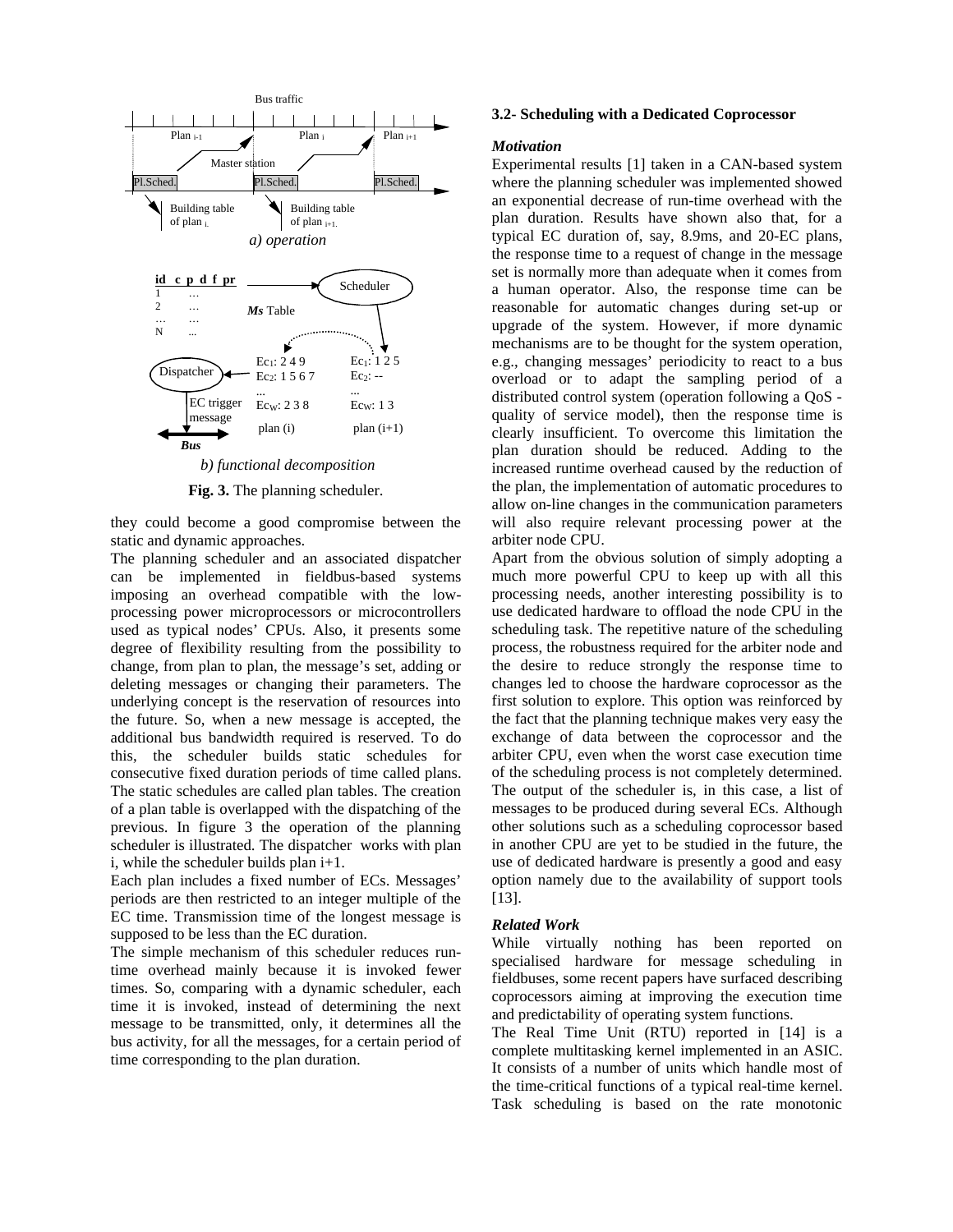algorithm. The RTU can handle a maximum of 64 tasks at 8 priority levels, and supports up to 3 application processors. The prototype described was used in a VME system with 3 CPU boards executing tasks. The interaction between the processors and RTU is through interrupts and registers which makes it easy to use the RTU with different types of processors.

The Spring Scheduling CoProcessor (SSCoP) [15] is a VLSI coprocessor dedicated only to the task of scheduling. It was designed to work together with the Spring kernel and supports also multiple processors. The SSCoP can use different scheduling algorithms, considering shared resource requirements and precedence constraints. The operating system writes the attributes of a set of tasks in the coprocessors registers. Using these attributes SSCoP tries to build a complete feasible schedule, which, if successfully created, can be read back by the operating system.

Finally, [16] describes a universal scheduling coprocessor for single processor systems. The coprocessor is provided with the task parameters and states, and gives back to the operating system the identification of the task that has to be executed next. The architecture approach is suited for the implementation of nearly every scheduling algorithm that is based on comparison of task parameters. The coprocessor was implemented in FPGA technology and its latest version uses the ELLF scheduling algorithm and supports up to 32 tasks.

## **3.3- The Planning Scheduler CoProcessor (PSCoP)**

The coprocessor currently under development differs from the previous solutions because it directly follows the planning paradigm. PSCoP has then a limited amount of memory to store a scheduler plan i.e. the identification of the messages that must be transmitted each EC of the plan. PSCoP memory is divided in two banks allowing the coprocessor to generate one schedule plan while the CPU dispatches the other.

PSCoP is targeted to work specifically with FTT-CAN. The architectural solution described next presents some degree of scalability since the number of messages can be adapted depending on the operational needs.

## *The Node CPU Interface*

To start working, PSCoP needs to be initialised first with the parameters of each variable to be scheduled. These include the variable's period (P), its initial phasing (Ph) and associated transaction duration (C). The parameters of each variable are written by the node CPU in a three register slot within PSCoP's interface. There are as many register slots as the maximum number of variables supported by the coprocessor.

In this experimental version there is no support for explicit deadline or priority parameters. The deadline of all variables is assumed to be the same as their period.

Relative priorities are dictated by the allocation of register slots. These are numbered 1 to N and have assigned decreasing priorities. The scheduling priority of a given variable is thus set by mapping its parameters to the appropriate register slot at initialisation time. Clearly, priorities are always static.

The interface includes also an EC register which must be initialised with the elementary cycle duration parameter. A control/status register allows the CPU to start or stop the coprocessor, and provides information about the current state of the scheduling operation. After instructed to begin PSCoP starts generating schedules. The message schedule for each EC in the plan is presented to the node CPU as an N-bit word which identifies the transactions that must be carried out during that EC. The coding scheme of this word is the same as the one used in the FTT-CAN trigger message data field (see again fig. 1), and it was adopted in order to reduce the dispatching overhead.

#### *Architecture Overview*

In devising a hardware structure where the planning scheduler functionality could be mapped, two separate activities were identified within the scheduler algorithm. One of them is performed in the context of each variable and acts basically as a timer, keeping track of the instants when the variable must be produced. The other concerns the placing of transactions in the respective ECs in the plan table. This partitioning of activities inspired the architecture depicted in figure 4. Here, the Variable's Production Timer (VPT) units are responsible for the first activity while the Schedule Plan Builder (SPB) takes care of the second activity.

Each variable to be scheduled is allocated to one VPT unit which holds the variable's period (P) and initial phase (Ph) parameters. Global timing information received from the SPB allows all VPTs to be synchronised while keeping track of the EC schedule currently being generated. When a VPT detects that the



**Fig.4.** PSCoP architecture. SPB - Schedule Plan Builder; VPT - Variable's Production Timer; SPM - Schedule Plan Memory; CCU - Configuration Control Unit.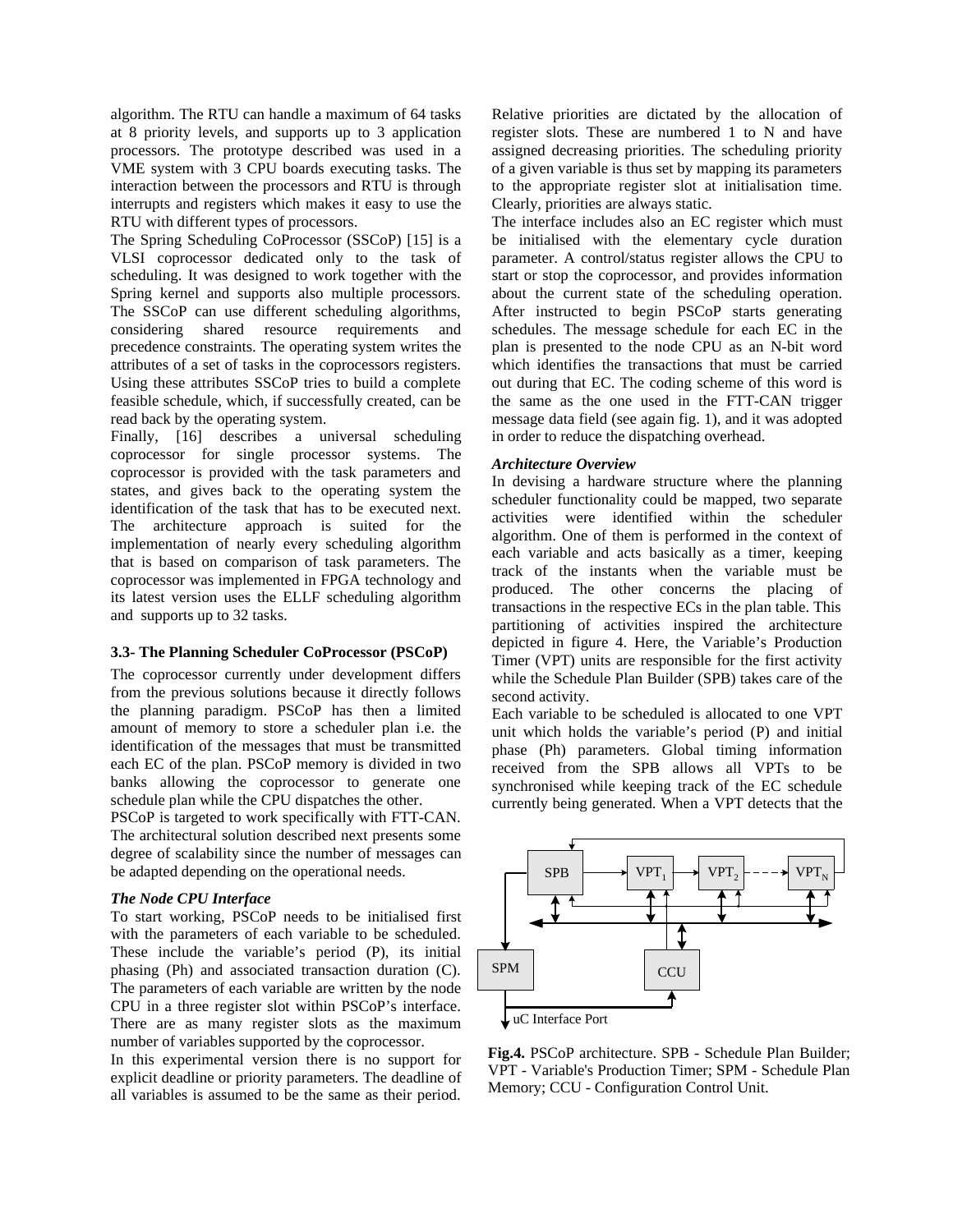scheduling for a particular EC where its variable should be produced has started, it signals the SPB requesting the allocation of the associated transaction. Based on the transactions' duration  $(C)$  and on the remaining  $EC$ time left, the SPB unit decides to allocate or reject the transaction. If the transaction is accepted, further requests for allocation in the same EC (from other VPTs) are received, otherwise the current EC schedule is finished and a new one is started.

Because more than one VPT can request allocation in the same EC, a mechanism must exist to help SPB to select which request to serve first. A daisy chain structure similar to the one commonly found in microprocessor-based systems is used with this purpose. The chain signal ripples through  $VPT_1$  down to  $VPT_{N}$ . When a VPT unit raises a request for allocation its chain signal output is deactivated. After this, the unit is allowed to communicate with SPB only if its chain signal input is true, which means that, in a contention situation, the leftmost VPT with a pending request is always the only one with the chain signal input set to true, and therefore the one which can engage communication with SPB.

Besides the VPTs and SPB the PSCoP architecture includes two other functional blocks, the Configuration Control Unit (CCU) and the Schedule Plan Memory (SPM). The former includes control and status registers and provides access to the parameter registers in the VPTs and SPB. The SPM unit is where SPB builds the plans with the EC schedules it generates.

#### *Preliminary Feasibility Assessment*

The first prototype of PSCoP will be implemented on a XC4010XL FPGA. It will have 64 VPTs and a parameter resolution of 8-bits. The memory banks in SPM will support 20-EC plans, or, in other words, will be 20 x 64-bits FIFO memories. The prototype will be tested on a CAN master node based on a XS40 development kit from XESS Corporation [17].

At the time of writing the coprocessor is still in the design entry stage, and so simulation results are not yet available. Nevertheless, an accurate estimate of performance was obtained by carrying out a step by step analysis of the various phases of the coprocessor's internal operation, counting the number of clock cycles required by each.

Each variable allocation takes 6 clock cycles. In the end of each EC, another 3 clock cycles are needed to transfer the schedule to the SPM unit and to begin the next schedule. The time taken by PSCoP to build a complete plan with W ECs, tsched, can thus be expressed (in clock cycles) as written below, where  $Nv(EC_i)$  is the

$$
t_{\text{sched}} = 3.W + 6. \bigwedge_{i=1}^{W} Nv(EC_i)
$$

number of variables allocated in EC<sub>i</sub>.

To calculate a worst case scheduling time in our prototype version, we shall assume a maximum number of allocations in every EC of the plan. For this to occur all messages must have the smallest possible length, which, if we consider CAN2.0A format and a 1Mbit/s data rate, corresponds to a minimum transmission time of 44μs [18]. If we consider an EC duration of 1ms, then we can have at most 22 of these minimum length messages per EC, in every EC. Using the expression above, the scheduling time in this worst case scenario is computed as 2700 clock cycles. Since the FPGA in the development board is clocked at 12MHz, this translates to 0.22ms, or 1.1% of the time taken by the CPU to dispatch an entire plan.

# **4. Conclusion**

This paper focuses on the FTT-CAN protocol, which was designed primarily to support time-triggered communication on CAN in a flexible way. Two current developments of the protocol are presented, namely the allocation of the synchronous and asynchronous phases within the elementary cycle, and a coprocessor for scheduling of synchronous traffic in the master node.

The paper discusses first the event and time triggered paradigms in fieldbus communication systems, and the advantages that may arise from a combination of both in a way that enforces temporal isolation between the two types of traffic. This combination results in the synchronous messaging system (SMS) and the asynchronous messaging system (AMS), which co-exist both in FTT-CAN.

Allocating the synchronous phase as late as possible in the EC seems to be the solution that best promotes a more efficient bus utilisation, and at the same time facilitates the response time analysis, particularly when the AMS is used in the uncontrolled mode.

The second FTT-CAN development is PSCoP, a scheduling coprocessor that works according to the planning scheduler principle. The main goal here was simply to design a working coprocessor which could fit in a medium-sized FPGA, and be used as an initial testbed to obtain insight on the real performance gains and problems of the architecture.

A first implementation of PSCoP will be available shortly. As shown with the rough performance estimate given for this initial version working at a modest clock rate, PSCoP can easily create a plan table in a small fraction of an EC in a field-bus running at 1Mbit/s. This result is quite encouraging in the development of the coprocessor because it suggests that some of the performance room may be sacrificed in favour of a few design improvements and additional functionality.

At this point it is clear that one of these improvements must concern the static arbitration method used to resolve the contention between several VPTs. We are considering the adoption of a scheme relying on dynamic priority vectors in order to allow the implementation of various scheduling policies, like